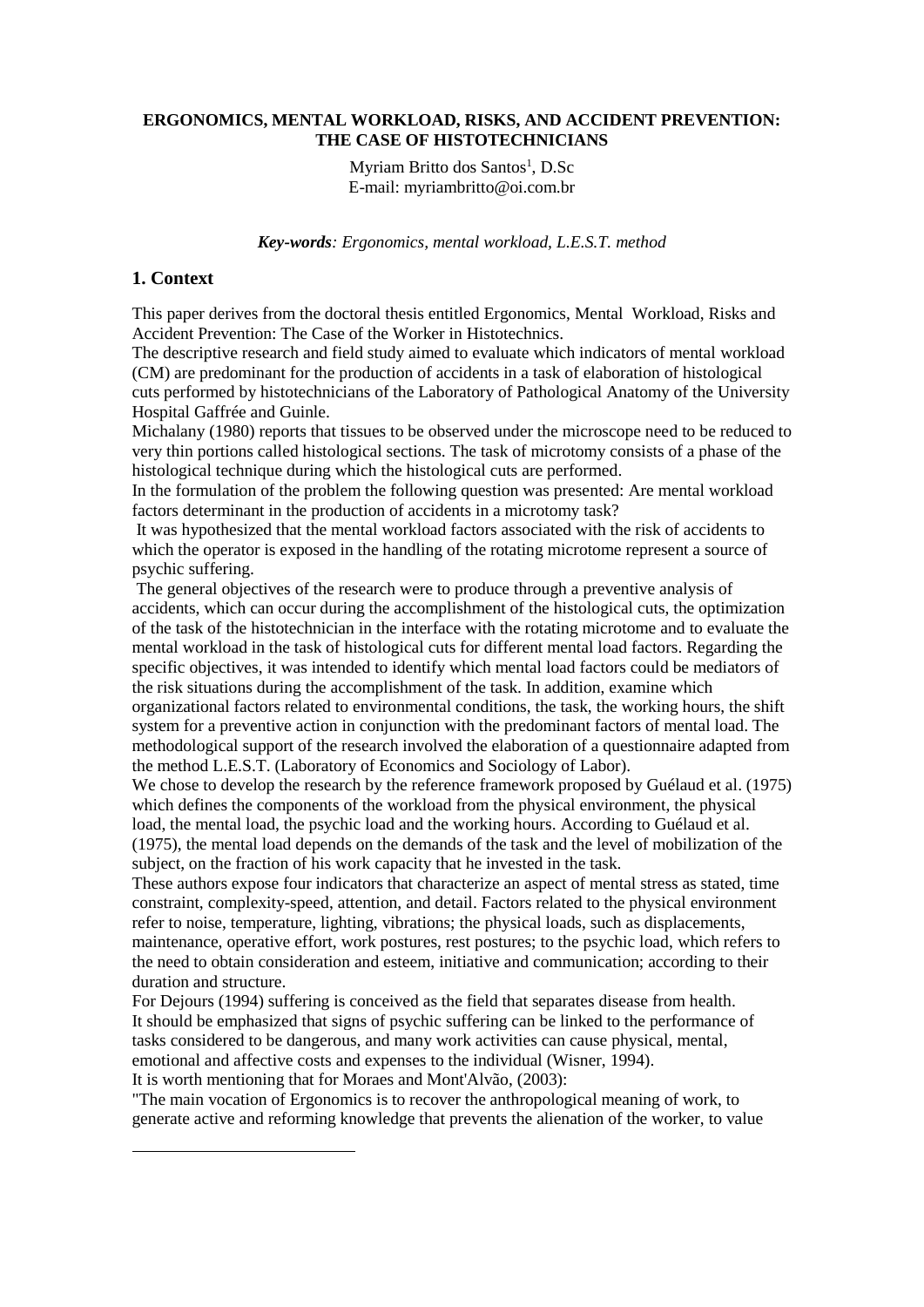work as a human act through which man transforms and transforms society as a free expression of activity creator, as an overcoming of limits by the human species "(MORAES and MONT'ALVÃO, 2003, p.16)

The model of microtome rotating (American Optical 820) widely used by technicians in the task of microtomy was the object of interest in this research, since many accidents with injuries of fingers and hands were reported in the operation of this equipment when the technician performs the task of histological cuts and in the knife grinding.

# **2. Method**

The Labor Economics and Sociology Laboratory( LEST method) was developed in France in the 1970s by the Laboratory of Economics and Sociology of Labor C.N.R.S. Aix Provence France. It is the result of the effort made by a team of working conditions of LEST, directed by Guy Roustang and his collaborators Françoise Guelaud, Marie Beauchessne and Jaques Gautrat (1975). This method has been tested in numerous automotive and food industries and its application is directed mainly to the analysis of repetitive industrial work.

In this study, the LEST method was very relevant as a methodological reference for the evaluation of the mental workload of the histotechnician, in order to elaborate the "Mental Workload Questionnaire for Histotechnical Work".

The Task Analysis was important for an overview of the activities of the task of the histotechnician, also observing the postural constraints assumed. For this, non-systematic observations were made using the photographic record of the activities of the task as a technical resource.

The Qualitative Analysis of the data obtained from the open questions that compose the questionnaire were evaluated following the procedures of content analysis, according to Campbell & Katona (1946 In: Festinger, L. & Katz, D., 1974).

The interviews with the workers were carried out openly, individually or in groups, in the workplace, observing the availability of technicians' hours without interferences in their routine.

## **3. Results**

The results obtained by the factors considered were (1) time constraints, (2) complexity-speed, (3) attention, (4) detail and (5) psychosocial variables measured from the L.E.S.T. method. were submitted to the Chi-Square Test because they were classified as nominal measures at two levels, yes and no.

A general summary of participants' responses can be seen in Figure 1.



Fatores de carga mental

Figure 1: Percentage responses of the variables of mental workload, time constraint, complexity and speed, attention, detail and psychosocial.

The figure 1 summarizes the findings for the five mental load factors obtained through the Questionnaire adapted from Method L.E.S.T. The numerical indices above the bars are the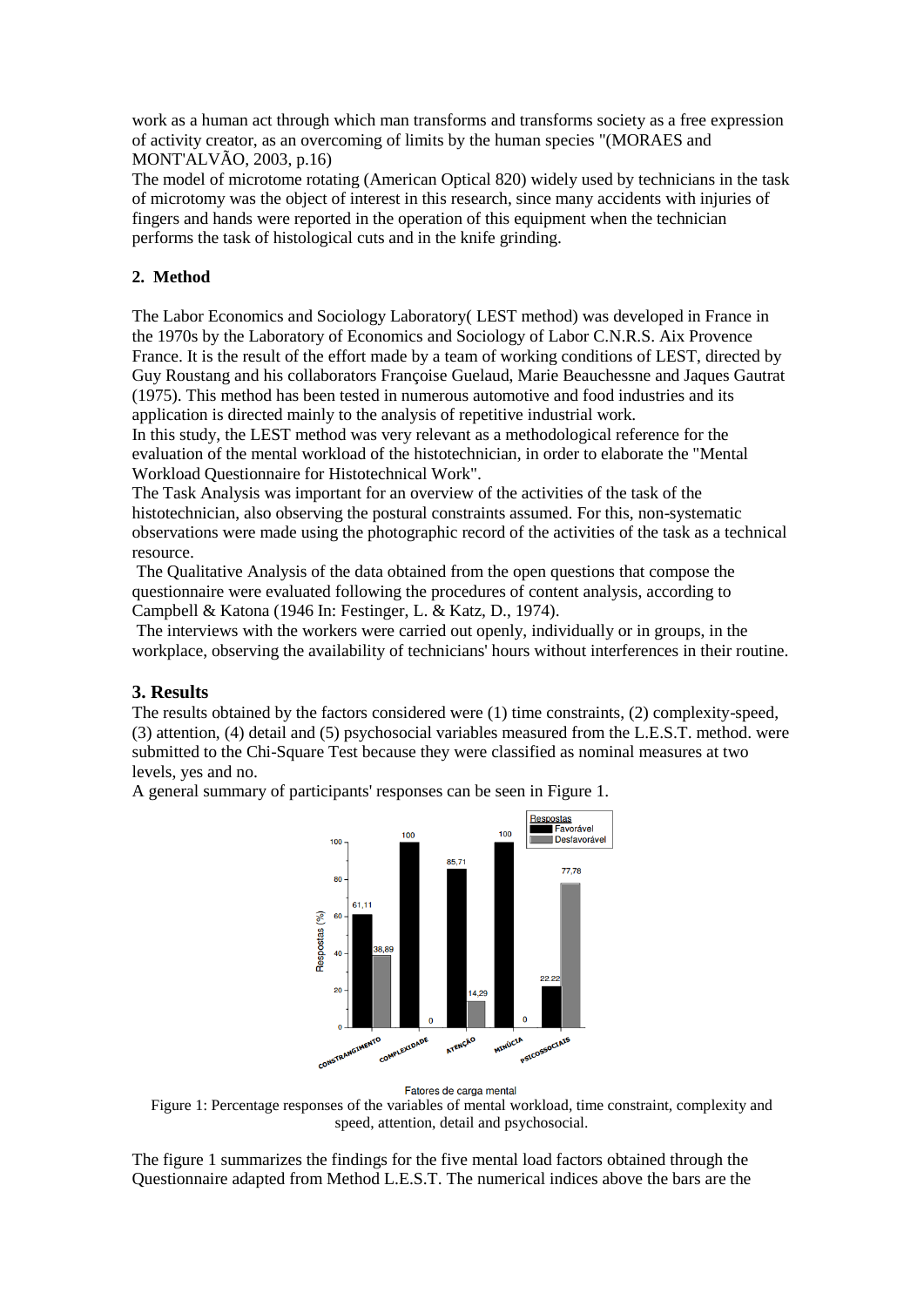median values at each level of responses of the mental load variables. The black bars indicate the favorable response index to the mental workload obtained through the Questionnaire adapted from the method L.E.S.T. The gray bars indicate the unfavorable response rate to the mental load and the absence of bars the absence of response for each of the variables. The Questionnaire adapted from Method L.E.S.T. showed to be efficient for the measurement of the mental load in 75% of its factors for the job.

## **3.1. Task Review**

All steps of the processing of the material to be examined were presented in a flowchart of the histotechnical task activities.

The figure 2 below illustrate critical conditions of the microtomy activity, the severity of exposure to the risk of accidents.



Figure 2: Microtome American Optical 820.

Detail of the adjustment of the block in the appliance. Note the position of the hand next to the metal razor of the appliance. One can also see the artifice that the histotechnician used covering the ends of the razor with tape in an attempt to minimize accidents.

In this stage (figure 2) paraffin block is placed in the microtome. The histotechnician regulates the apparatus to adjust the position and inclination of the block relative to the knife and start the microtomy. The attention required is very important not to overburden the block and lose the patient's material.

One can observe the severity of exposure to the risk of accidents with the microtome knife.

## **3.2. Qualitative Analysis**

We emphasize the qualitative data obtained from the Mental Workload Questionnaire of the Histotechnique, adapted from the LEST method, drawing attention to the fact that the technicians cut in average 70 to 100 blocks per day generating this amount in slides per day. The time of dedication to the microtomy station, too, may vary depending on the participation of the technician in other phases of preparation of the slides up to the final product. There is no night work. All the participants suffered accidents involving cuts of hands and / or fingers on the microtome. It can be considered that for the evaluation of the mental work load, the variables attention and detail were very pertinent, as they were presented as predominant indicators of mental load in the task of microtomy pointing a direction to minimize and / or prevent situations of risk or accidents during the task of histological cuts.

## **4. Conclusion**

## **4.1. The adoption of new equipment: Microtome 'Shadon Finesse 325'**

With the development of the research we try to focus on human costs, accident problems related to the task of the histotechnician, the need to adopt equipment more friendly and in keeping with the nature of the task and thus minimize accidents and constraints for the operator.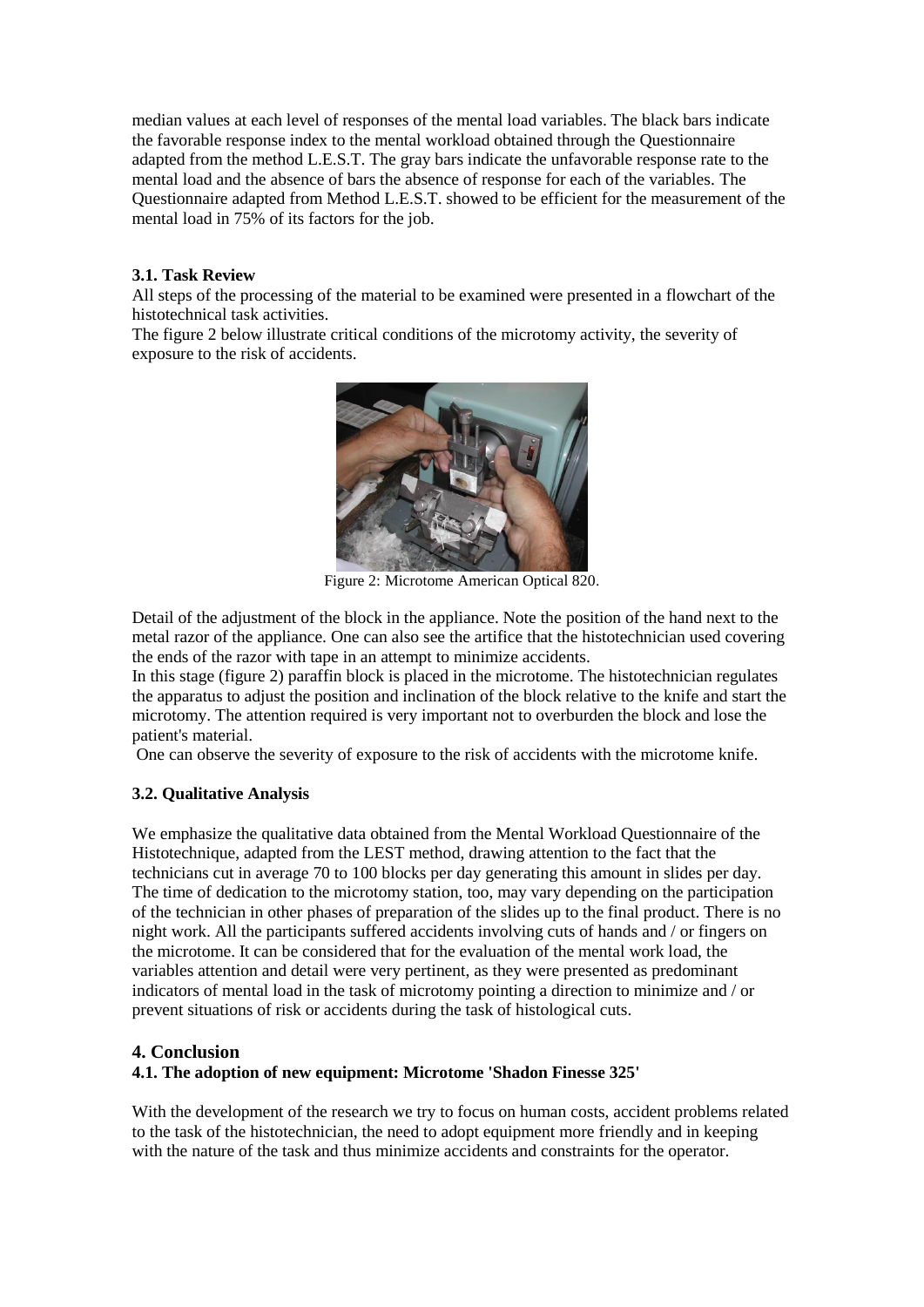Thus, during the course of the research the 'Shadon Finesse 325' microtome model shown in figure 3 below was introduced in the routine of work with characteristics that were pointed out by the histotechniques as more appropriate, such as, disposable razors, a place for the discard of the material, a guide (for others), and advance the left hand crank in the same direction as the right hand drive.



Figure 3: LABWRENCH Shandon Finesse 325

This microtome has features which have been pointed out by histotechniques as more appropriate, such as disposable razors, a place for discarding the material, a razor protection guide (for others), and advancing the crank left in the same direction as the right hand drive. It is a manual rotary microtome for high quality paraffin section routine. It has a balanced steering wheel, designed to prevent the stress and damages resulting from the repetitiveness of the task. Includes a removable, paraffin wax tray that provides easy cleaning, and a tray located at the top of the material handling unit. It has precision of response, balanced steering wheel with ergonomic design.

The adoption of this new microtome was very important considering the general objectives of the research to optimize the task of the histotechnician in the interface with the rotating microtome, to minimize the possibility of occurrence of accidents, to increase job satisfaction. Another relevant factor is the advancement of the left hand crank in the same direction as the right hand wheel. In the old microtome, American Optical 820 the finest adjustment was done in the antero-posterior sense requiring the operator a high attention to avoid accidents, being able to lose the material of the patient. In addition, a physical wear and tear is imposed on the operator by the maintenance of an inappropriate posture reflecting the demands of the task on the mental workload

The humanization of work must presuppose the recognition of the psychological suffering of the worker and, above all, the recognition of the worker as a person.

For a preventive action of accidents together with the predominant factors of mental workload, we consider that other factors of the workload, such as those related to environmental conditions, physical workload, psycho-sociological factors, and the introduction of pauses in the work in order to reduce human costs (Dul and Weerdmeester, 2004).

It is also important to emphasize the importance of practicing the Ergonomics of awareness according to the needs involved in each productive context, occupational and environmental risks, to minimize accidents and contribute to the prevention of accidents.

We believe that research on mental workload should emphasize the domain of Cognitive Ergonomics from studies related to perception seeking a better understanding of humantechnology interactions for the improvement and construction of equipment and development of more compatible working environments. In addition, relate other domains of knowledge such as research on stress, with the goal of integrating information that is relevant to the workload. We also emphasize the research on the attention, and factors related to the time constraint, the studies on human error as outstanding factors for the management of accidents.

## **4.1.1. The Microtomy Post nowadays and the adoption of new equipments**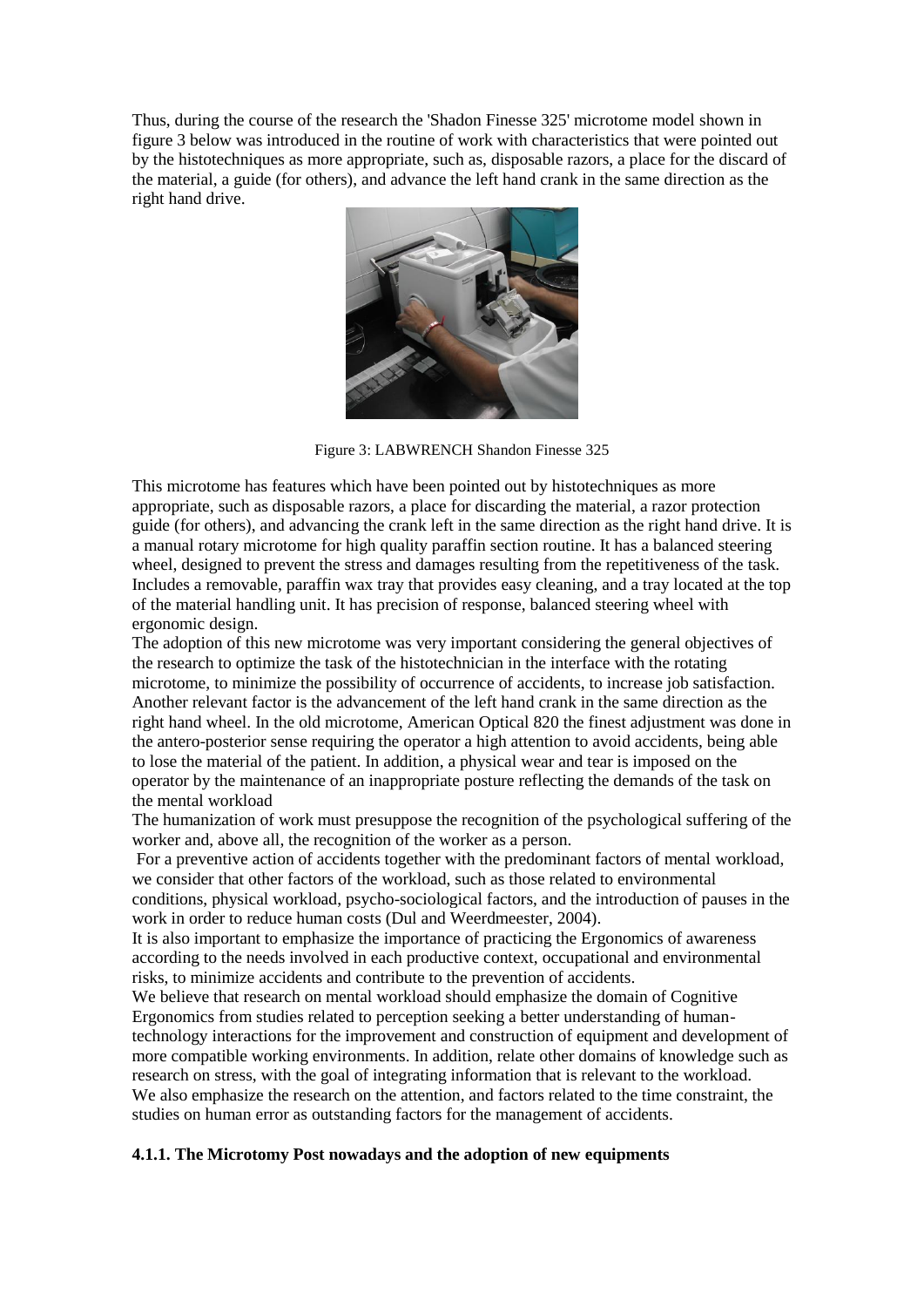In addition to the equipment that was introduced in the work routine during the development of the research, it is necessary to report the changes that have taken place today, and how the work inspired the direction of the Department of Pathology to a continuous attention in seeking changes to improve the sector through the acquisition of increasingly modern equipment, observing ergonomic criteria for the accomplishment of the task of microtomy, and the consequent reduction of accidents.

Thus, we call attention to the importance of the ergonomic study focused on the hospital environment, prioritizing the prevention of work accidents, minimizing psychological distress, physical constraints contributing to the reduction of expenses caused by the treatment and removal of injured employees and, in the cases of private institutions, actions in labor justice. We present below, respectively, some new models of microtomes that have been used and reported by the technicians as offering greater security from an ergonomic point of view, greater time savings and improved performance.



The model shown in Figure 4 Hyrax 55 is an automatic model that was also introduced in the laboratory to perform the task.

According to the histotechniques the automatic function is more used for research, to cut ten blades, for example, without hurry. Research is the scientific work someone is doing to publish in journals in the health field or to present at scientific meetings. In such cases, the blades need to be made more carefully. Often special colorings are made and the material is documented in the form of photographs that will be used in scientific publications and presentations at congresses or scientific meetings.

The model shown in figure 5 Leica-RM 2245 is semi-automated. Manual sectioning is enhanced by a high precision motorized advance, resulting in efficient operation with maximum sectioning quality and reproducibility. (LEICA-rm2245)

One of the data commented by the histotechnicians is that the semi-automatic models are better, but the manual function is considered more appropriate for the routine. The routine is the dayto-day hospital cases, which have to be quickly cut to give the report because the clinician or surgeon is waiting to treat the patients.

Figure 6 is a manual model YD 315 (ANCAP) also available for the microtomy task. Some characteristics with respect to this model are pointed out as a robust and precise equipment, developed for cuts in paraffin. Its flat lid serves to accommodate with ease, blocks, razors and other accessories. Its steering wheel has double lock; one in any position and the other in the cable in the upper position, which increases safety when changing a block or razor. The disposable razor holder is safer and more efficient, extending its durability. The debris tank is large and easily removable.

One aspect to be considered in relation to the mental load factors of work is that the management of a more friendly technology can favorably influence the requirements related, for